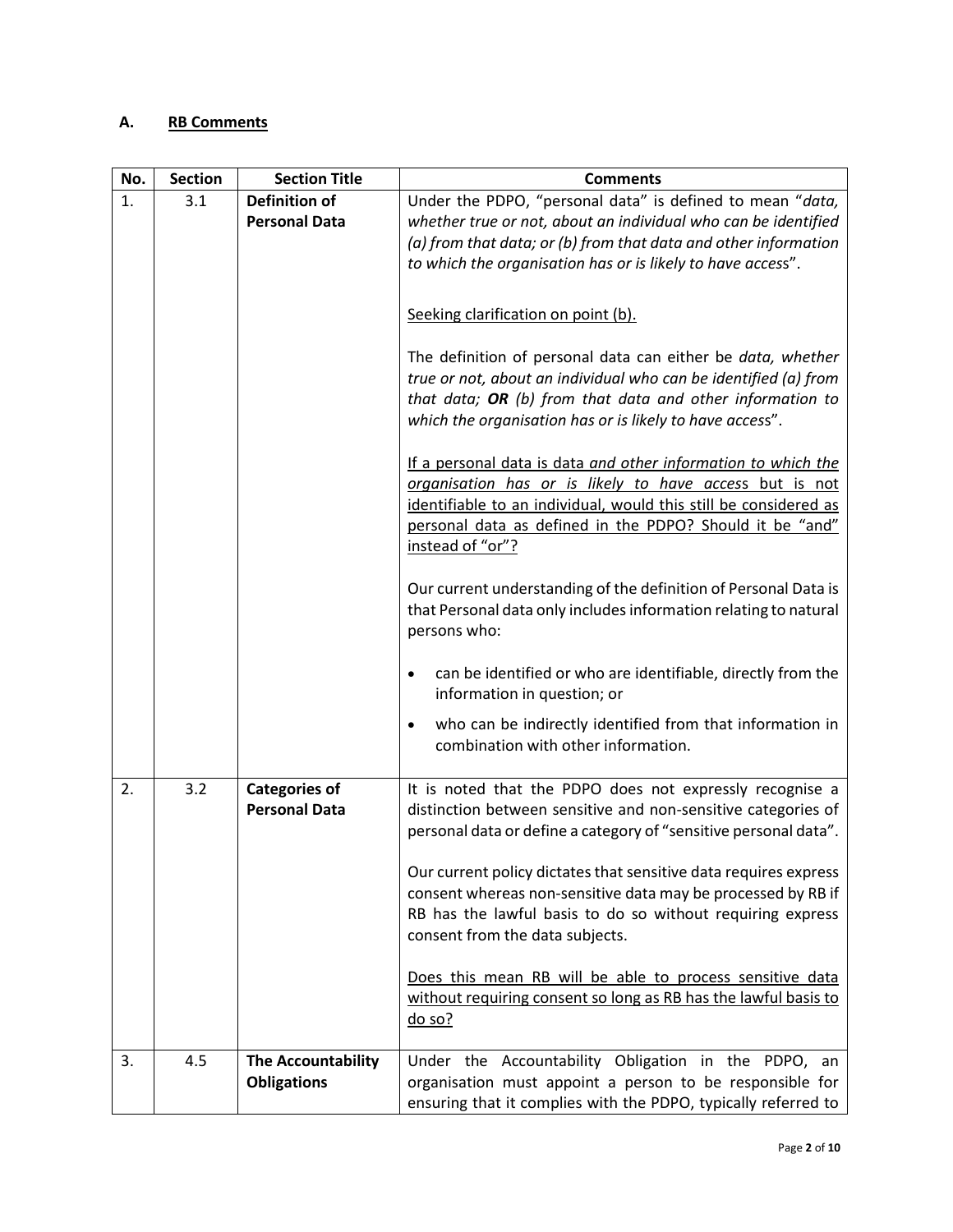|    |       |                                  | as a data protection officer ("DPO"); and develop and<br>implement policies and practices that are necessary to meet<br>its obligations under the PDPO, including a process to receive<br>complaints. In addition, the organisation is required to<br>communicate to its staff information about such policies and<br>practices and make information available upon request to<br>individuals about such policies and practices.<br>To what extent is the Brunei Data Office's role when it comes<br>to the management of DPOs in Brunei?<br>RB is currently a certified organisation with the UK Information<br>Commissioner's Office (ICO). In order to be certified by ICO, RB<br>is required to pay an annual data protection fee of GBP2,900<br>and to submit all relevant policies for compliance purposes.<br>Is the Brunei Data Office considering setting up a DPO registry<br>in Brunei?<br>We do believe that such certification will be beneficial for<br>compliance purposes. Certification is a way for an organisation<br>to demonstrate compliance with PDPO and enhance<br>transparency. Certification can be utilized by customers as a<br>means to quickly assess the level of data protection of<br>particular product, process or service, which provides<br>transparency both for customers and in business to business |
|----|-------|----------------------------------|-----------------------------------------------------------------------------------------------------------------------------------------------------------------------------------------------------------------------------------------------------------------------------------------------------------------------------------------------------------------------------------------------------------------------------------------------------------------------------------------------------------------------------------------------------------------------------------------------------------------------------------------------------------------------------------------------------------------------------------------------------------------------------------------------------------------------------------------------------------------------------------------------------------------------------------------------------------------------------------------------------------------------------------------------------------------------------------------------------------------------------------------------------------------------------------------------------------------------------------------------------------------------------------------------------------------------------------------------|
|    |       |                                  | relationships.                                                                                                                                                                                                                                                                                                                                                                                                                                                                                                                                                                                                                                                                                                                                                                                                                                                                                                                                                                                                                                                                                                                                                                                                                                                                                                                                |
| 4. | 4.6.1 | <b>The Consent</b><br>Obligation | The PDPO only dictates that an individual's consent is required<br>before an organisation can collect, use or disclose such<br>individual's personal data, unless otherwise required or<br>authorised by law or an exception in the PDPO applies. The<br>PDPO is silent on personal data of children.<br>What will be the PDPO's approach when it comes to personal<br>data of children?<br>We believe that children need additional protection when an<br>organization is collecting and processing their personal data<br>because they may be less aware of the risks involved. To<br>illustrate, RB current policy (as per GDPR) is drafted to follow<br>the following general rules:<br>If an organisation rely on consent as the lawful basis for<br>processing personal data, only children aged 13 or over are<br>able provide their own consent.<br>For children aged 12 and below, an organisation need to<br>٠<br>get consent from whoever holds parental responsibility for                                                                                                                                                                                                                                                                                                                                                        |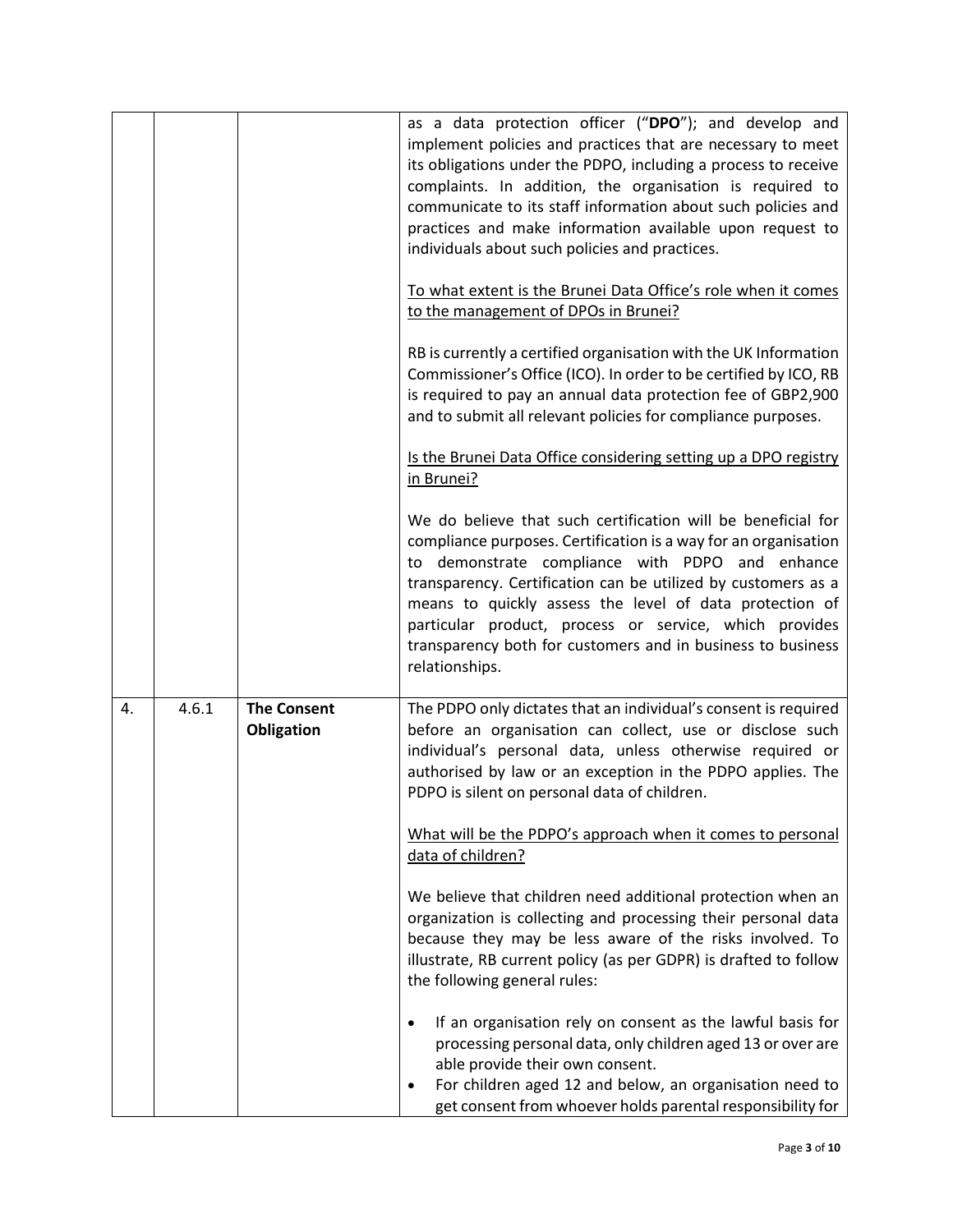|    |       |                       | them. The organisation must make reasonable efforts<br>(using available technology) to verify that the person<br>giving consent does, in fact, hold parental responsibility for<br>the child.<br>If an organization wish to enter into a contract with a child,<br>the organization must consider their competence to agree<br>to the contract and understand the implications of the<br>associated processing of their personal data. This means<br>the child must be at the legal age of capacity to enter into<br>the contract.                                                                                                                                                                                                                                                                                                                                                                                                                                                                                                                                                                                                                                                                                                                                                                                                                                                                                                                                                                                  |
|----|-------|-----------------------|---------------------------------------------------------------------------------------------------------------------------------------------------------------------------------------------------------------------------------------------------------------------------------------------------------------------------------------------------------------------------------------------------------------------------------------------------------------------------------------------------------------------------------------------------------------------------------------------------------------------------------------------------------------------------------------------------------------------------------------------------------------------------------------------------------------------------------------------------------------------------------------------------------------------------------------------------------------------------------------------------------------------------------------------------------------------------------------------------------------------------------------------------------------------------------------------------------------------------------------------------------------------------------------------------------------------------------------------------------------------------------------------------------------------------------------------------------------------------------------------------------------------|
| 5. | 4.6.4 | <b>Deemed Consent</b> | Deemed Consent: There are circumstances where consent<br>may be deemed under the PDPO, broadly:<br>(a) if the individual, without giving express consent, voluntarily<br>provides the personal data for that purpose; and it is<br>reasonable that the individual would voluntarily provide the<br>data;<br>(b) if the collection, use or disclosure of the personal data is<br>reasonably necessary for the conclusion of the contract<br>between the individual and the organisation; and<br>(c) if the organisation, after conducting a prescribed<br>assessment for adverse effect on the individual, notify the<br>individual of the new purpose and provide a reasonable period<br>of time for them to opt out (provided that the individual does<br>not opt out or otherwise withdraw their consent).<br>As our current policy is drafted based on GDPR, GDPR dictates<br>the following lawful basis for processing:<br><b>Consent:</b> the individual has given clear consent for<br>a)<br>organisation to process their personal data for a specific<br>purpose.<br>b) Contract: the processing is necessary for a contract<br>organisation have with the individual, or because they<br>have asked organisation to take specific steps before<br>entering into a contract.<br>Legal obligation: the processing is necessary for<br>C)<br>organisation to comply with the law (not including<br>contractual obligations).<br>d) Vital interests: the processing is necessary to protect<br>someone's life. |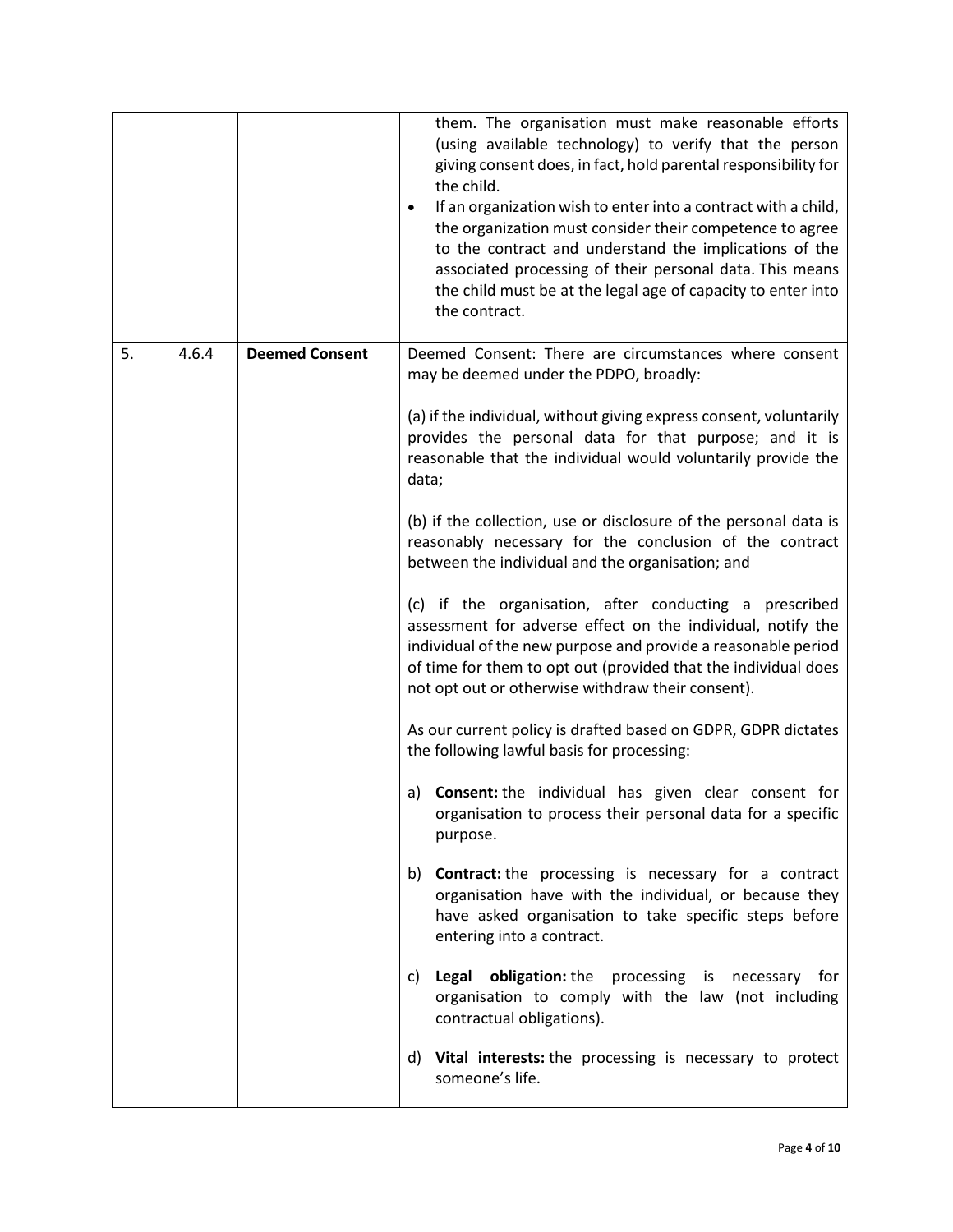|    |      |                                                 | e) Public task: the processing is necessary for organisation to<br>perform a task in the public interest or for organisation<br>official functions, and the task or function has a clear basis<br>in law.                                                                                                                                                                                                   |  |
|----|------|-------------------------------------------------|-------------------------------------------------------------------------------------------------------------------------------------------------------------------------------------------------------------------------------------------------------------------------------------------------------------------------------------------------------------------------------------------------------------|--|
|    |      |                                                 | Legitimate interests: the processing is necessary for<br>f)<br>organisation legitimate interests or the legitimate<br>interests of a third party, unless there is a good reason to<br>protect the individual's personal data which overrides<br>those legitimate interests. (This cannot apply if<br>organisation are a public authority processing data to<br>perform organisation official tasks.)        |  |
|    |      |                                                 | How would the PDPO consider deemed consent for<br>circumstances for compliance with legal obligation, vital<br>interests, public tasks or legitimate interests?                                                                                                                                                                                                                                             |  |
|    |      |                                                 | Other than lawful processing with consent or for fulfillment of<br>contractual obligations with our customers, please note that<br>RB may be required by law or upon request by governmental<br>or regulatory authorities to submit personal data our RB<br>passengers for various reasons e.g. compliance with<br>immigration laws, assisting with criminal investigations,<br>random security checks etc. |  |
|    |      |                                                 | Non-exhaustive list of regulatory or governmental authorities:<br>Border Control/immigration/Custom<br>Authorities,<br>Anti-<br>Corruption Bureau, Narcotics Control Bureau and Airport<br>Police                                                                                                                                                                                                           |  |
| 6. | 4.13 | <b>The Transfer</b><br>Limitation<br>Obligation | Under the Transfer Limitation Obligation, an organisation must<br>not transfer personal data to a country or territory outside<br>Brunei Darussalam except in accordance with requirements<br>prescribed under the PDPO to ensure that the transferred<br>personal data will be accorded a standard of protection that is<br>comparable to that under the PDPO.                                             |  |
|    |      |                                                 | In this regard, some jurisdictions (e.g. EU) impose stringent<br>and prescriptive conditions in relation to transfer of personal<br>data outside of its territories. In contrast, the PDPO places the<br>onus on the organisation to ensure that appropriate measures<br>are taken to protect personal data transferred out of Brunei<br>through the imposition of contractual obligations or<br>otherwise. |  |
|    |      |                                                 | As the PDPO places onus on the organization to ensure<br>appropriate measures are taken, is there<br>minimum<br>requirements place on the organization by the data office?                                                                                                                                                                                                                                  |  |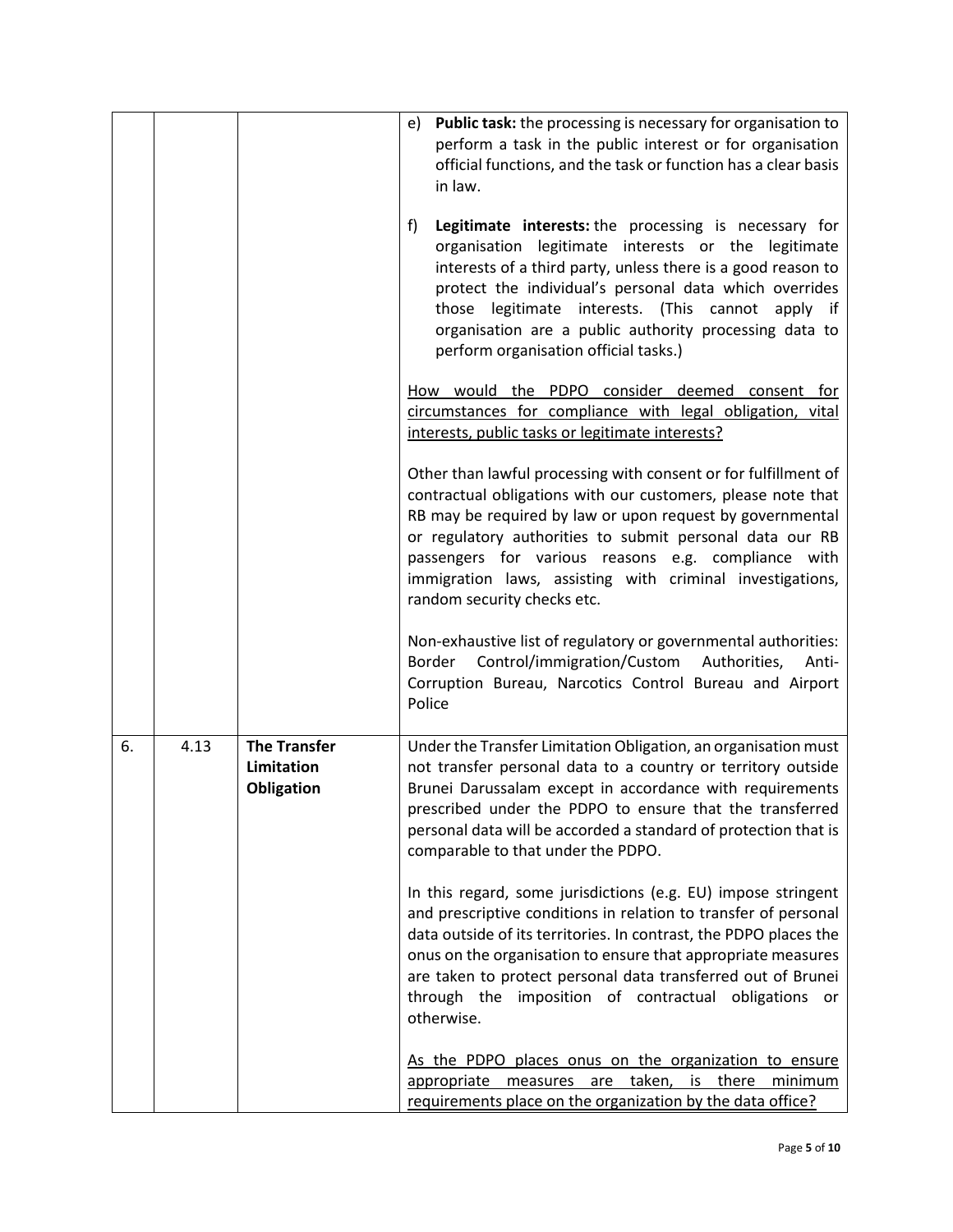|    |        |                                                             | Would the Brunei Data Office prescribe certain level of<br>standards for such measures?                                                                                                                                                                                                                                                                                                                                                                                                                                                                                             |
|----|--------|-------------------------------------------------------------|-------------------------------------------------------------------------------------------------------------------------------------------------------------------------------------------------------------------------------------------------------------------------------------------------------------------------------------------------------------------------------------------------------------------------------------------------------------------------------------------------------------------------------------------------------------------------------------|
| 7. | 4.14.1 | The Data Breach<br><b>Notification</b><br><b>Obligation</b> | Under the PDPO, organisations are required to, as soon as<br>practicable, but in any case, no later than 3 calendar days after<br>making the assessment, notify the Responsible Authority of a<br>data breach that:<br>(a) results in, or is likely to result, in significant harm to the<br>individuals to whom any personal data affected by a data<br>breach relates; or                                                                                                                                                                                                         |
|    |        |                                                             | (b) is or is likely to be, of a significant scale.<br>Is failure to report be considered as a punishable office under<br>the PDPO?                                                                                                                                                                                                                                                                                                                                                                                                                                                  |
| 8. | 5.1    | <b>Data Subject Rights</b>                                  | The PDPO will give individuals four main rights:                                                                                                                                                                                                                                                                                                                                                                                                                                                                                                                                    |
|    |        |                                                             | 5.1.1 Right to withdraw consent;                                                                                                                                                                                                                                                                                                                                                                                                                                                                                                                                                    |
|    |        |                                                             | 5.1.2 Right to request access to personal data;                                                                                                                                                                                                                                                                                                                                                                                                                                                                                                                                     |
|    |        |                                                             | 5.1.3 Right to request a correction of an error or omission in<br>the personal data; and                                                                                                                                                                                                                                                                                                                                                                                                                                                                                            |
|    |        |                                                             | 5.1.4 Right to data portability.                                                                                                                                                                                                                                                                                                                                                                                                                                                                                                                                                    |
|    |        |                                                             | We duly note that Section 4.8 specifies the organisation's<br>obligation to provide the individual with information on: (a)<br>the purposes for the collection, use or disclosure of his<br>personal data, on or before collecting the personal data; and<br>(b) any other purpose for the use or disclosure of personal data<br>that has not been notified to the individual, before such use or<br>disclosure of personal data.                                                                                                                                                   |
|    |        |                                                             | Will the PDPO consider listing "the right to be informed" as one<br>of the rights of data subjects?                                                                                                                                                                                                                                                                                                                                                                                                                                                                                 |
|    |        |                                                             | We understand that the notification obligation puts more<br>weight on the organization to notify the data subjects.<br>Nevertheless, we are of the view that data subjects must also<br>be made aware of their right to be informed. Individuals should<br>have the right to be informed about the collection and use of<br>their personal data and in the way the PDPO is drafted, they<br>may not be aware of such right as the PDPO only place an<br>emphasis on the organisation's notification obligation. The<br>right to be informed is a key transparency requirement under |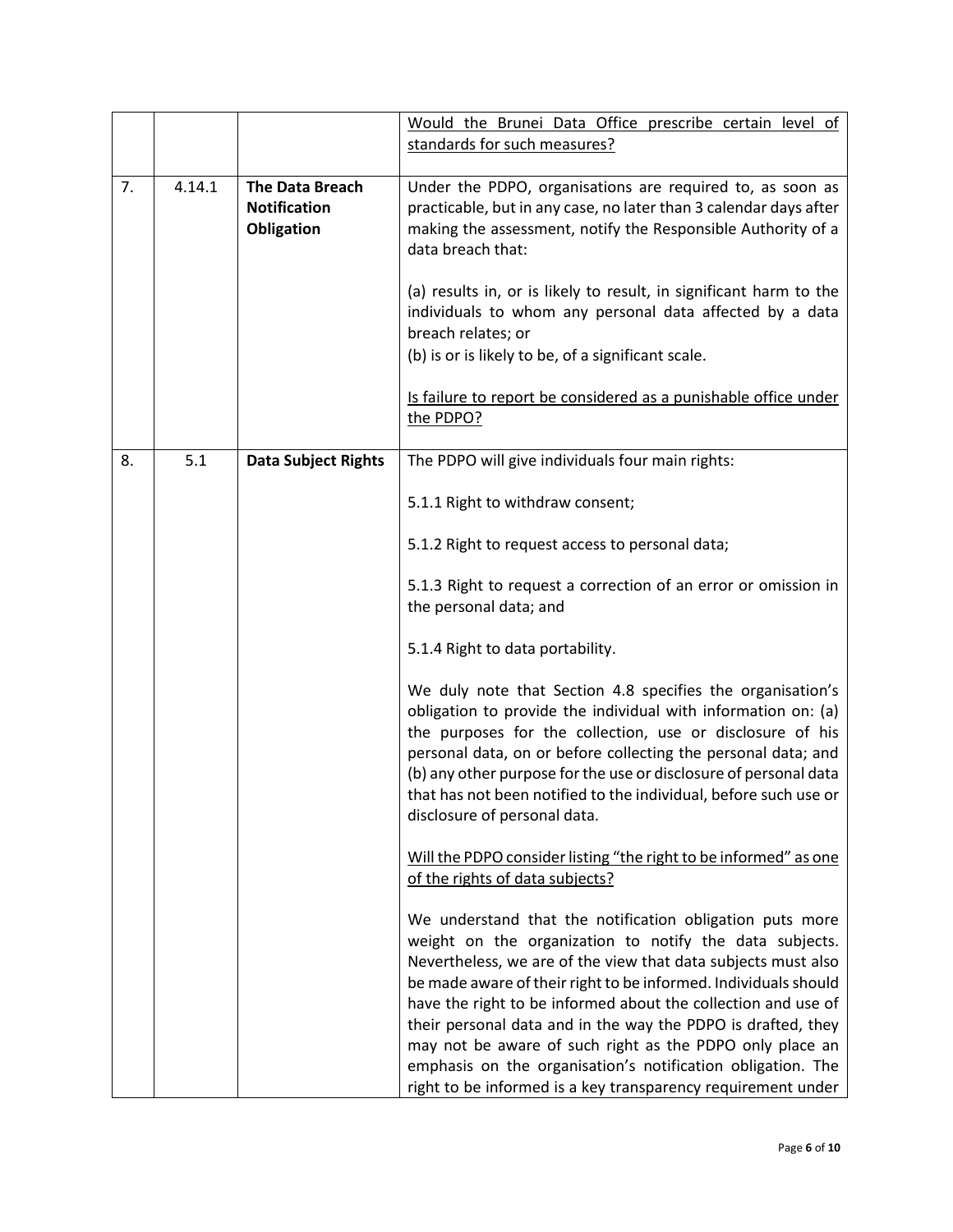|    |     |                               | the GDPR. As such, right to be informed should form part of<br>data subject rights under PDPO.                                                                                                                                                                                                                                                                                                                                                                                                                                                                                                                                                                                                                                           |
|----|-----|-------------------------------|------------------------------------------------------------------------------------------------------------------------------------------------------------------------------------------------------------------------------------------------------------------------------------------------------------------------------------------------------------------------------------------------------------------------------------------------------------------------------------------------------------------------------------------------------------------------------------------------------------------------------------------------------------------------------------------------------------------------------------------|
| 9. | 8.1 | Do Not Call ("DNC")<br>Regime | The PDPO may provide for the establishment of a DNC regime.<br>Individuals may request for their telephone numbers to be<br>added to the DNC Registry if they do not wish to receive<br>telemarketing messages via phone call, text message (i.e. SMS,<br>MMS or any electronic communications sent using a telephone<br>number, e.g. WhatsApp, Telegram) or fax. The DNC Registry<br>will be administered by the Responsible Authority.<br>Please confirm if the DNC registry is only limited to<br>telemarketing messages via phone call, text message (i.e. SMS,<br>MMS or any electronic communications sent using a telephone<br>number, e.g. WhatsApp, Telegram) or fax? Are marketing<br>emails excluded from the DNC obligation? |

## **B. Conclusion**

RB has conducted an extensive company-wide exercise when the EU General Data Protection Regulations was established in 2018. For purposes of planning, drafting and implementing policies, SOPs, privacy notices as such in order to comply with EU GDPR, RB relied on the UK Information Commissioner's Office (ICO), being the relevant state authority for RB, for guidance and all relevant information was provided by ICO via its website. We wish to highlight the following which were proven to be beneficial to RB during the implementation of EU GDPR:

- Guide to GDPR is provided in [https://ico.org.uk/for-organisations/guide-to-data-protection/guide-to](https://ico.org.uk/for-organisations/guide-to-data-protection/guide-to-the-general-data-protection-regulation-gdpr)[the-general-data-protection-regulation-gdpr\)](https://ico.org.uk/for-organisations/guide-to-data-protection/guide-to-the-general-data-protection-regulation-gdpr).
- ICO also provide self-assessment toolkits where organisations may use the checklists to assess their compliance with data protection in order to find out what needs to be done within the organization. The self-assessment checklists is provided in [https://ico.org.uk/for-organisations/sme-web](https://ico.org.uk/for-organisations/sme-web-hub/checklists/data-protection-self-assessment/)[hub/checklists/data-protection-self-assessment/.](https://ico.org.uk/for-organisations/sme-web-hub/checklists/data-protection-self-assessment/)

We believe that the Brunei Data Office should also put in place a guide to PDPO in a format similar to the ICO Guide to GDPR so as all relevant organisations will have access to PDPO provisions, guidance notes, templates and samples and this will also ensure a more controlled and standardised implementation of the PDPO nationwide. An example of self-assessment compliance survey is enclosed herewith in Annex A.

Importantly, the policy and implementation has to be a holistic one model approach with involvement of other government and non-government agencies. The success of the PDPO also lies in the practicality of implementing and documenting the data protection process throughout all organisations within Brunei and to take into consideration external parties.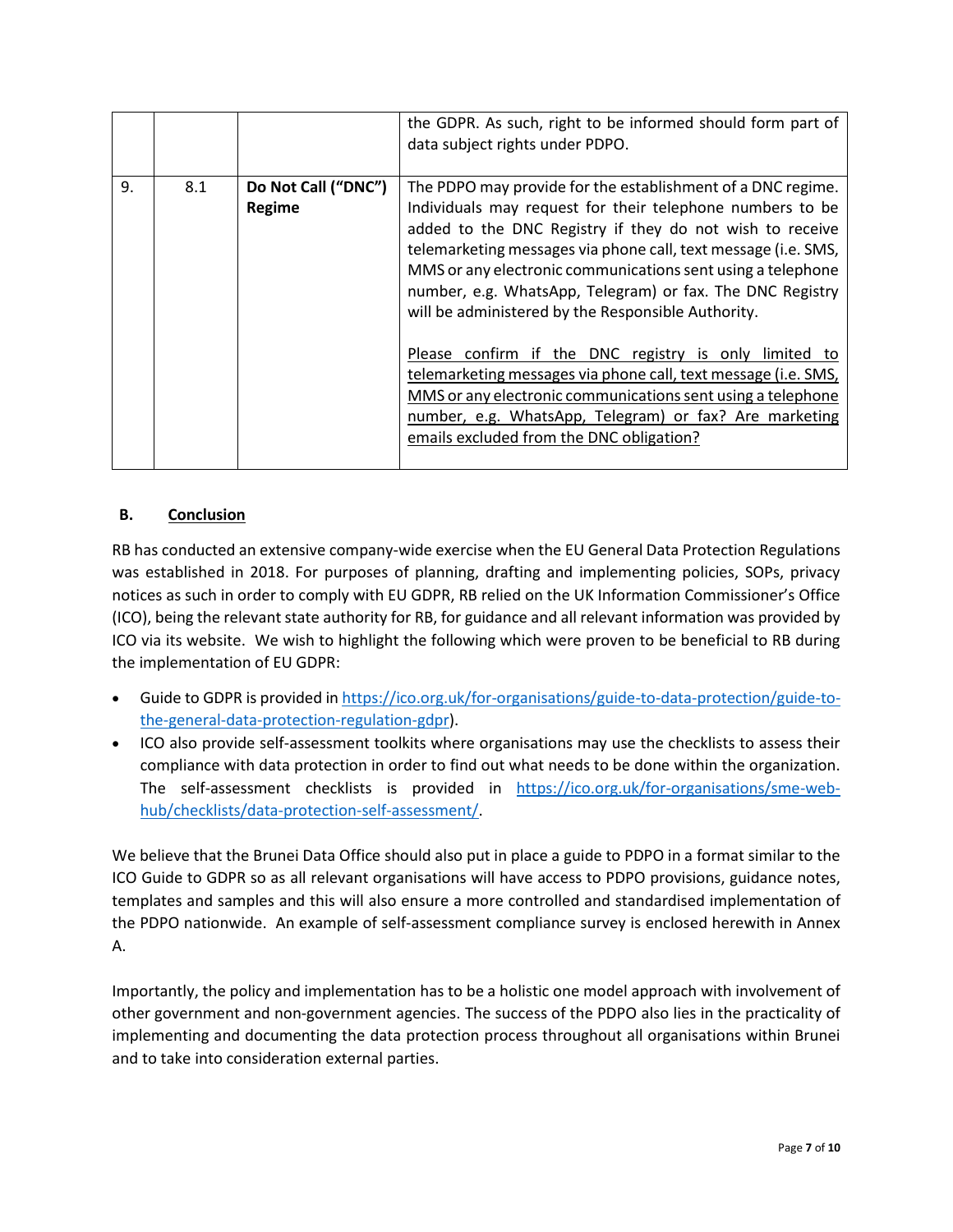## **Annex A**

**Survey on European Union (EU) General Data Protection Regulation (Regulation 2016/679 – GDPR)**

**Airline: \_\_\_\_\_\_\_\_\_\_\_\_\_\_\_\_\_\_\_\_\_\_\_\_\_\_\_\_\_\_\_\_\_**

| Awareness |                                                                                                                         |  |
|-----------|-------------------------------------------------------------------------------------------------------------------------|--|
| 1.        | Is your airline aware of the EU GDPR coming<br>into force on 25 May 2018?                                               |  |
|           | 2. Is your airline aware if it is in scope?                                                                             |  |
|           | <b>GDPR</b> compliance strategy                                                                                         |  |
|           | 1. Who is in-charge of ensuring GDPR<br>compliance within your airline?                                                 |  |
|           | 2. What other departments are involved?                                                                                 |  |
| 3.        | Briefly describe the reporting structure of<br>the above                                                                |  |
| 4.        | Does your airline have a dedicated team<br>looking at the GDPR compliance?<br>If yes, how many persons are in the team? |  |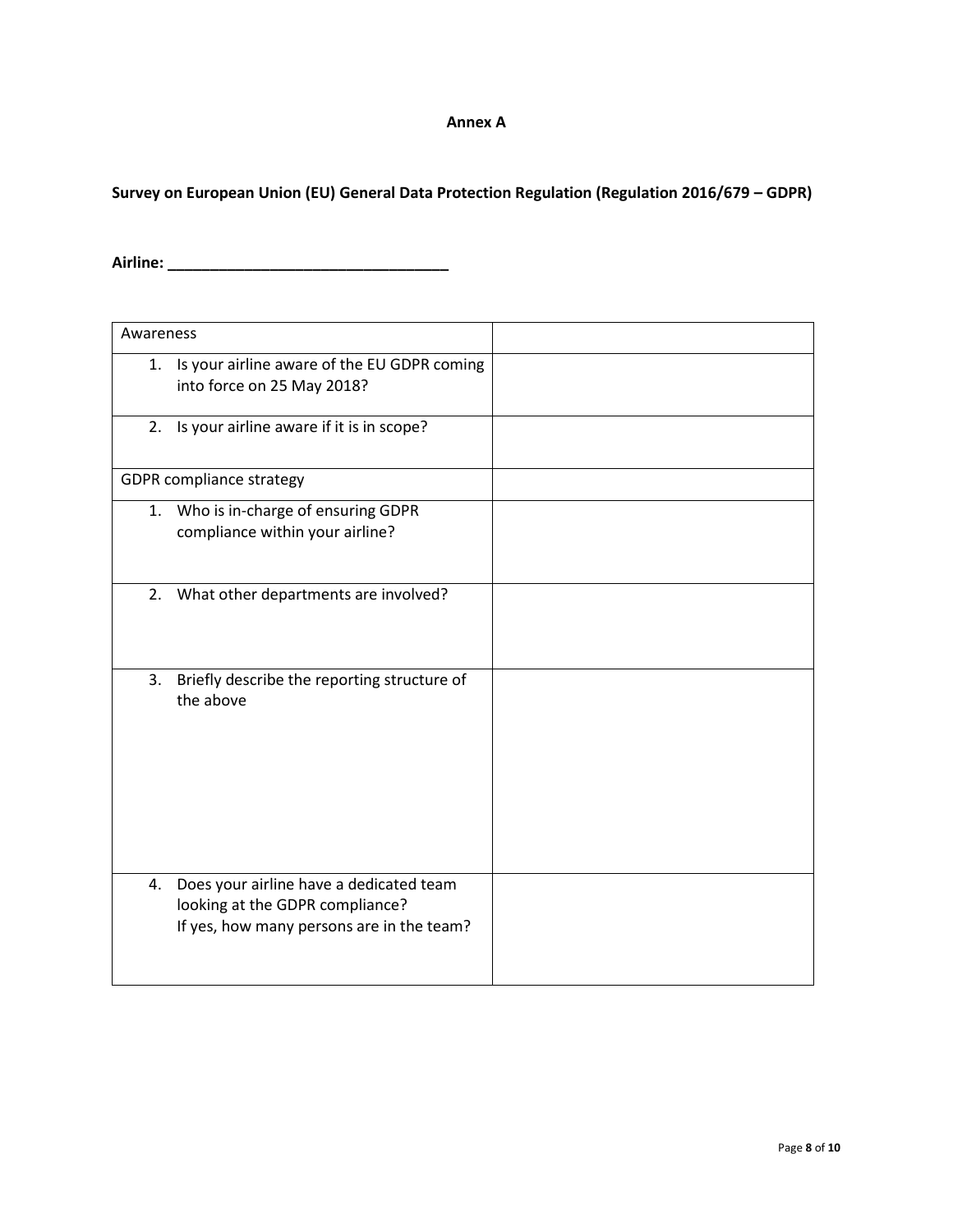| 5. | Does your airline engage external<br>assistance to comply with the GDPR<br>requirements? (e.g. legal counsel,<br>management consultants, IT providers<br>etc.?)               |  |
|----|-------------------------------------------------------------------------------------------------------------------------------------------------------------------------------|--|
|    | Data Protection Officer (DPO)                                                                                                                                                 |  |
|    | 1. Is your airline planning to appoint a DPO?                                                                                                                                 |  |
| 2. | Where will the DPO located?                                                                                                                                                   |  |
| 3. | Describe briefly the reporting structure of<br>the DPO                                                                                                                        |  |
|    | <b>External partners</b>                                                                                                                                                      |  |
| 1. | Are your airline's external partners aware of<br>the GDPR? (e.g. Airline partners, GDS, GSAs,<br>GHAs, Travel Agencies, online partners,<br>banks, hotels, car rentals, etc.) |  |